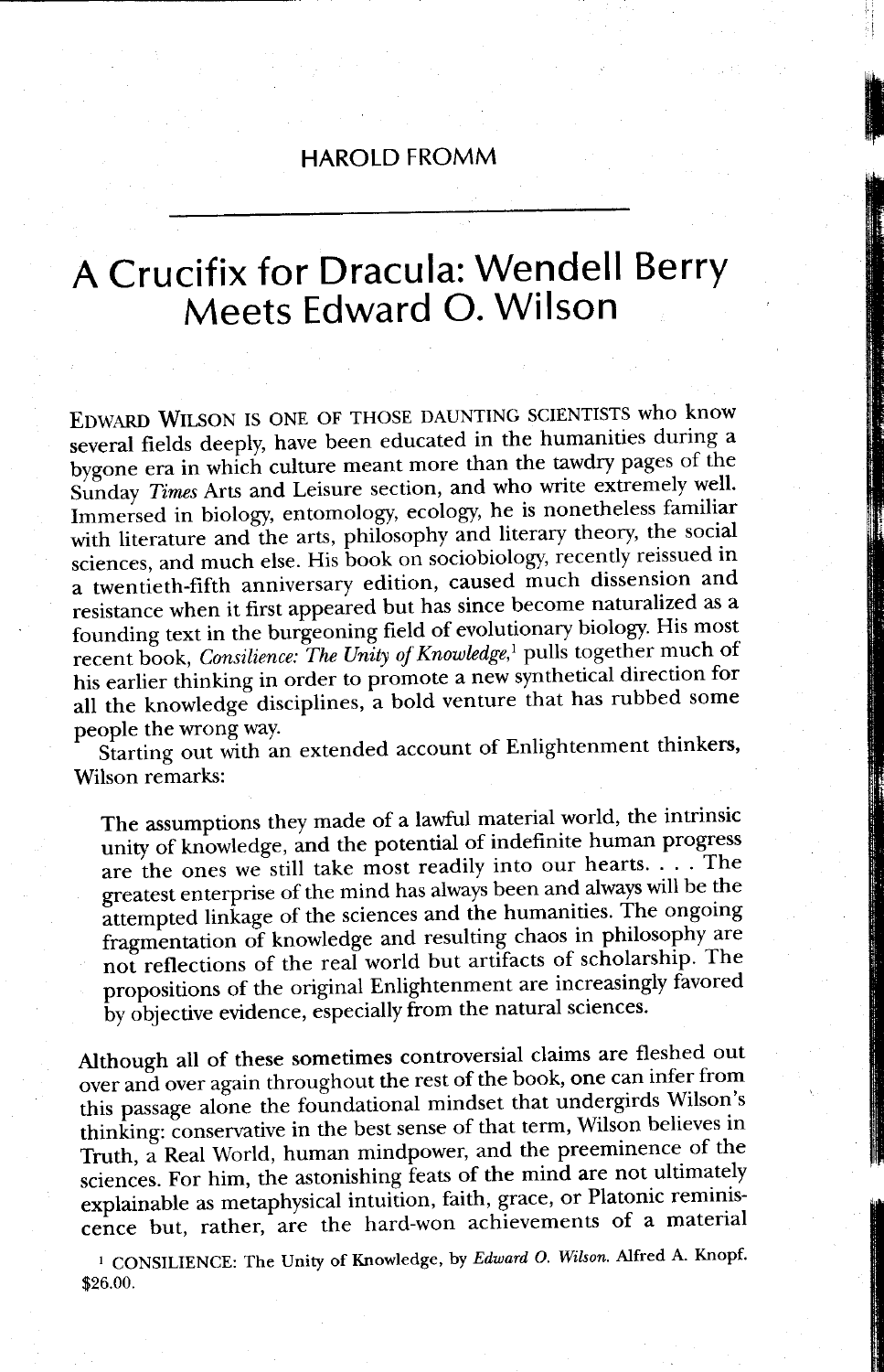organ-the brain-that evolved along with all other forms of matter and organic life. This is a knowledge from below unaided by nightly visits from a Miltonic Urania.

The fragmentation of this knowledge, with each specialty operating according to its own rules and worldview, militates against any sort of coherent management of the problems of mankind. The split between the sciences and the humanities prevents "a clear view of the world as it really is, not as seen through the lenses of ideologies and religious dogmas or commanded by response to immediate needs." Political leaders as well as public intellectuals are trained principally in the social sciences and humanities and know next to nothing about the material bases of life as described by the sciences. Natural Selection "built the brain to survive in the world and only incidentally to understand it at a depth greater than is needed to survive. The proper task of scientists is to diagnose and correct the misalignment." Wilson recognizes the vulnerability of his confidence in the abilities of the sciences but is willing to hedge his bets in favor of humankind's best hope. "Better to steer by a lodestar than to drift across a meaningless sea."

Consilience, or the jumping together of the various branches of knowledge, is a concept that Wilson derives from his overall thesis about human understanding as a product of evolution. "The central idea of the consilience world view is that all tangible phenomena, from the birth of the stars to the workings of social institutions, are based on material processes that are ultimately reducible, however long and tortuous the sequences, to the laws of physics." This means that to treat human faculties as special creations from above rather than growths from below is to ignore the facts of evolutionary history and the development of species to survive in congenial environments. Wilson's characterization of the field of economics can serve as a global critique of the knowledge professions in general. Speaking of the nature of classical economic theory, he remarks: "Its models, while elegant cabinet specimens of applied mathematics, largely ignore human behavior as understood by contemporary psychology and biology. Lacking such a foundation, the conclusions often describe abstract worlds that do not exist." Unsurprisingly, with a critique like this, all sorts of cherished but unwarranted beliefs about humanity get swept into the refuse bin. If, for example, the mind is a function of the innumerable circuits of the brain, an immaterial "self" that makes "free" choices becomes an unintelligible concept if it entails "freedom from the constraints imposed by the physiochemical states of one's own body and mind." These conditions "consolidate certain memories and delete others, bias connections and analogies, and reinforce the neurohormonal loops that regulate subsequent emotional response. Before the curtain is drawn and the play unfolds, the stage has already been partly set and much of the script written."

Even for those of us without such knowledge of the materiality of the brain, what could the notion of "free will" ever have meantunmotivated behavior? If motivated behavior seems constraining, unmotivated behavior would be akin to insanity and madness. Certainly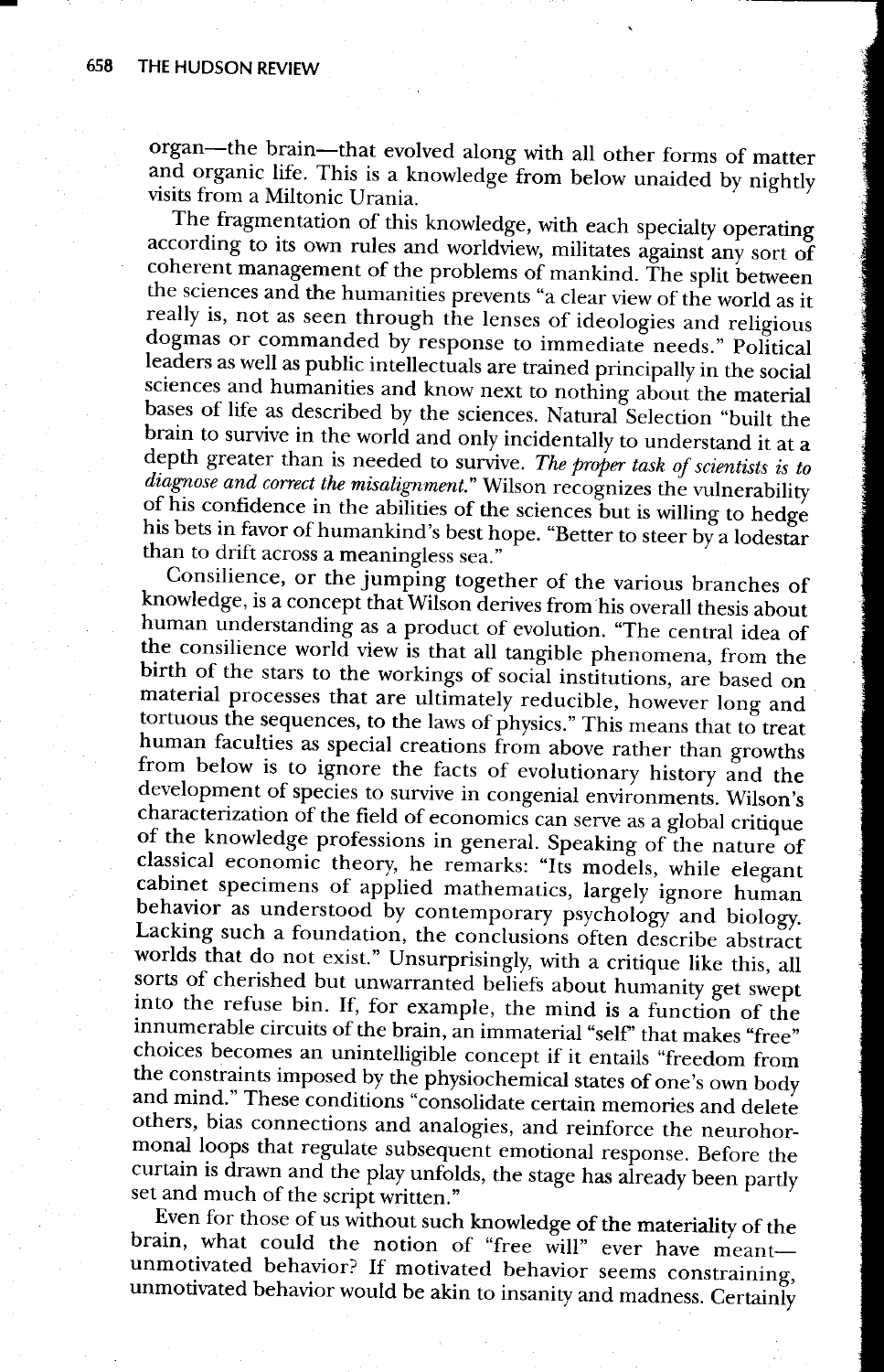E ' h i

Fi KI

H:i ti' i

llii freisin freisin.<br>Liittymäinen freisin freisin.<br>Liittymäinen freisin freisin.

[1| HI [{:

iiri ii:i

It, i

 $\mathbb{R}$  :

we are free to weigh alternatives and can be said to have "free will" in that sense, but we are hardly free to choose how much weight the alternatives will have on our constitutions, which are the products of our biological, cultural, and personal histories. Or as Wilson puts it, "Behavior is guided by epigenetic rules," which are rules of thumb produced under the joint influence of heredity and environment. They are predisposing rather than absolutely constraining, causing us to see rainbows in four colors (rather than in a continuum of light frequencies), to avoid mating with a sibling, to speak in grammatical sentences, and to fear strangers, "but they leave open the potential generation of an immense array of cultural variations and combinations." And interestingly, their influence is not always benignly survival-oriented, as when they clash with social conventions.

Sociobiology regards social customs and behaviors as offshoots of our biological needs, as a cross between genetics and psychology, between the history of the species and the history of the individual, and Wilson, in turn, sees natural selection as being more and more influenced by social, psychological, and intellectual developments, therefore only part of a reciprocal relationship rather than a sole determinant. With the development of genetic manipulation, human beings are taking more and more control over their evolutionary paths, but Wilson is not receptive to open-ended genetic tinkering to create superbeings.. If, as he devotes his ecological manifesto, The Diversity of Life, to explaining, human beings need the rain forests, earth's microorganisms, and the variety of creatures in order to survive on this particular planet, so (I infer) the human nature that took millions of years to develop cannot just be broken into with foreign supergenes without the risk of destroying a human ecology that makes us the species we are. Although at times he comes off as perhaps too assured about the power of the sciences, Wilson is far fiom being a monomaniacal hubris-driven science tyrant out of a Hawthorne short story like "Rappacini's Daughter."

When it comes to the arts, to which Wilson is far from insensitive, he shares the principles of Frederick Turner, whose "natural classicism" finds human preferences regarding meter, symmetry, regularity, balance and so forth to be triggered by our constitutions-or, as Wilson would put it, guided by the epigenetic rules that formed us during the Paleolithic period. He has little that is favorable to say about academic or postmodern uses of the arts, or about postmodern nihilism and solipsism altogether, most of which he attributes to the professional needs of the various disciplines rather than any insights into our autochthonous origins and our primal sympathies with mud (so to speak). The arts are not "solely shaped by errant genius out of historical c^ircumstarrces and idiosyncratic personal experience. The roots of their inspiration date back in deep history to the genetic origins of the human brain, and are permanent." But because " homo sapiens is the only species to suffer psychological exile," the arts have developed to "impose order on the confusion caused by intelligence."

apose order on the comusion caused by michigence.<br>As for ethics and religion, the key to their history would not be found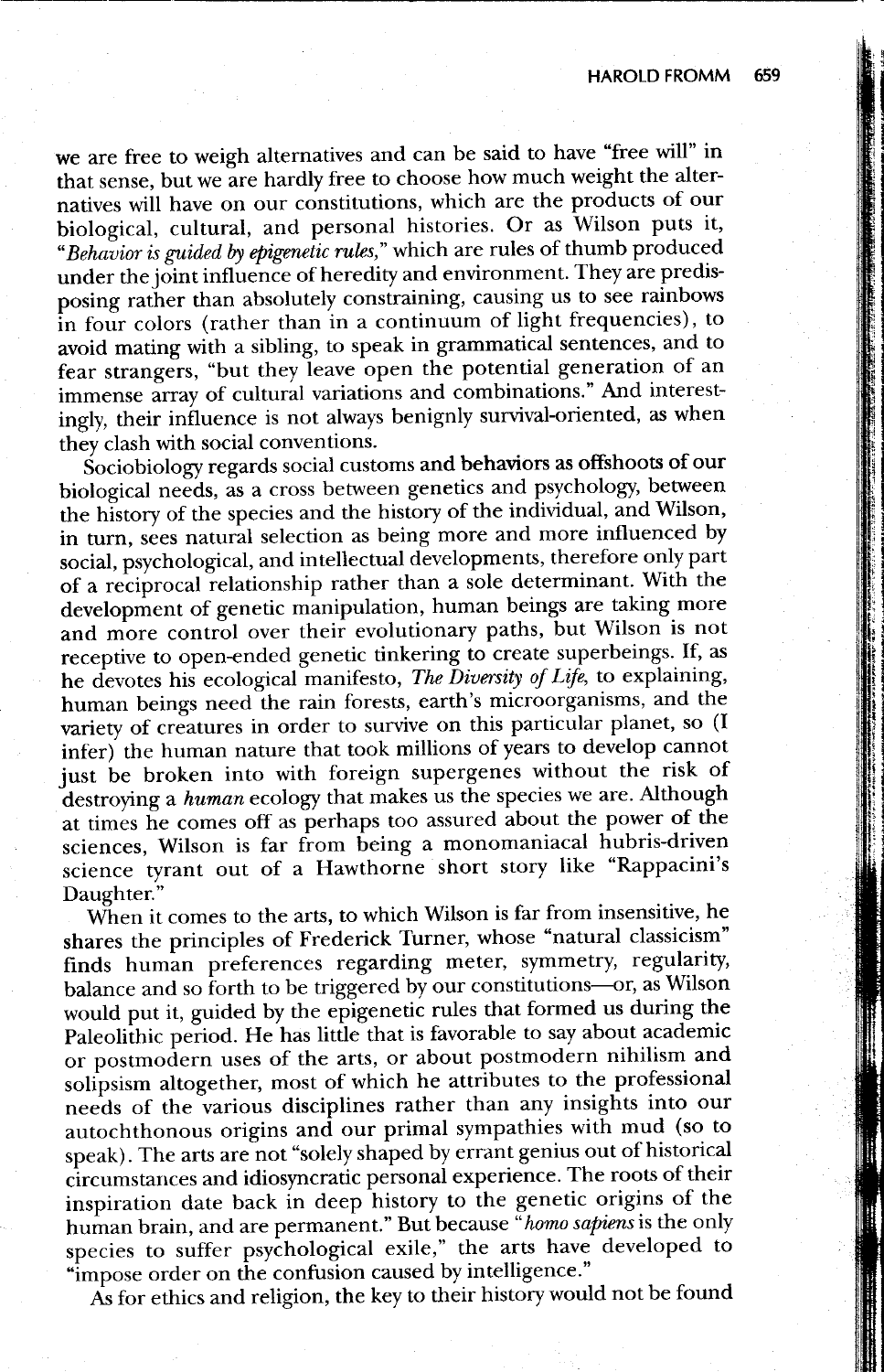in a retrospective metaphysics or philosophy but, more likely, in physics, biology, and psychology. Wilson's case for the aboriginal, sociobiological roots of ethical, social, and religious practices seems just as plausible as the claim of nutritionists that our proper food is still the diet of hunter-gathers, since "it would be surprising to find that modern humans had managed to erase the old mammalian genetic programs." Even though the sciences have gradually destroyed beliefs in primitive divinities and supernatural events, the ancient needs that produced these beliefs in the first place-like the needs that produced our dietary requirements-have not disappeared. (Witness the latest surge of Exercisementalism.) "Science faces in ethics and religion its most interesting and possibly humbling challenge, while religion must somehow find the way to incorporate the discoveries of science in order to rerain credibility. Religion will possess strength to the extent that it codifies and puts into enduring, poetic form the highest values of humanity consistent with empirical knowledge."

Wilson's book concludes with what might be considered its very best chapter-on ecology and humankind's need to come to terms with the earth. Almost everything he has to say on that subject is endorsed by Wendell Berry, whose latest book, Life Is a Miracle,<sup>2</sup> is otherwise-alasan almost unmitigated trashing of both Wilson and Consilience.

Berry's prolific output of ecologically thematic poems, fiction, and essays-such as The Unsettling of America and A Continuous Harmony-is a major body of work by a Kentucky farmer and sometime academic who loathes what academia has become over the past twenty-five years. Indeed, he loathes what many things have become under the pressure of our global economy, and much of this animosity is well justified as he develops it anew in Life Is a Miracle. Yet there is an insidious worm that eats away at the virtues of this book and leads me to believe that Berry's eminence as a cultural guide has peaked. A voice may cry in and for the wilderness, as Berry has excellently done for many years, but no icon has a purchase on immortal wisdom, and what constituted strengths in 1975 can very well turn out to be fatally compromising in the year 2000, however valid some of his critique still remains. This was driven home to me in June of 1999 at a talk Berry gave in Kalamazoo at the third. biennial conference of the Association for the Study of Literature and Environment (ASLE). To my astonishment (since he was a venerated wise man much sought-after as a speaker), when his talk was done, he was unrestrainedly attacked by the young graduate students and assistant professors who comprised a good part of the audience. Among other things, his positions on abortion, religion, and tobacco farming struck them as shockingly retro, and they laced into him for hypocrisy.

Berry's book is essentially an attack on what he regards as Wilson's scientific hubris, his reduction of everything to biology, physics, and chemistry, his failure to pay more than lip service to a world of spirit that

<sup>2</sup> LIFE IS A MIRACLE: An Essay Against Modern Superstition, by Wendell Berry. Counterpoint. \$21.00.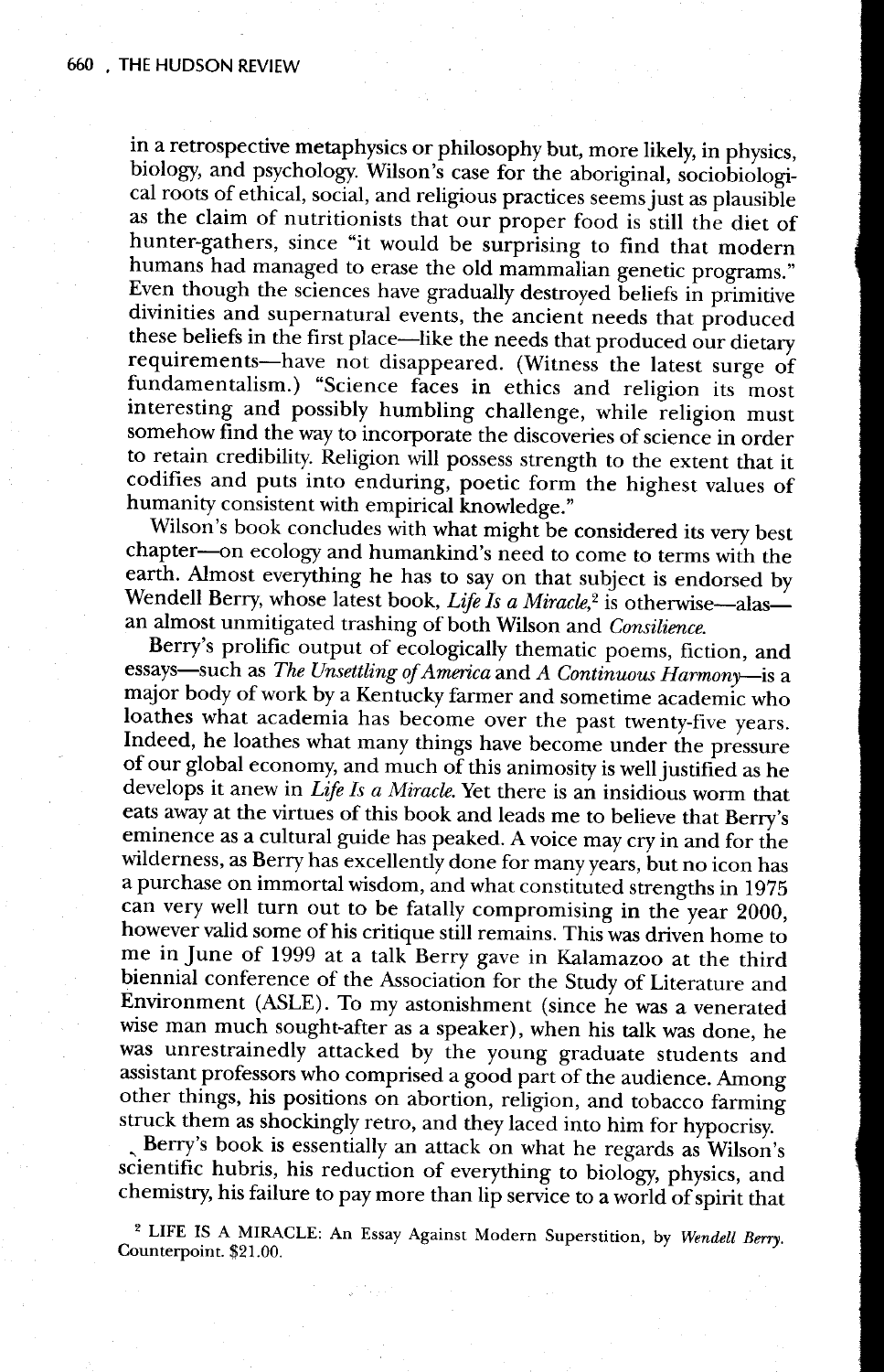somehow, Berry believes, escapes the founding in materiality that generates everything else. Berry objects to Wilson's faith in science, but not to faith in general, certainly not to his own religious faith, and it is this extraordinary blindness that prevents Berry from seeing that he and Wilson, who appear to be mighty opposites, are essentially very similar indeed-except for their doctrines. But Wilson has the upper hand by far, because faiths, like everything else, come and go-whether in Greek gods, geocentric universes, unquestioned virtues (e.g., chastity in women but not men), or Judeo-Christian "words of God." Not even the Boy Scouts are invulnerable.

The burden of Berry's book is that science presumes to understand life and reduces it to a machine, that it has reverence for nothing, that its confidence in the powers of understanding is unfounded and, worst of all, that it does not acknowledge the mystery that lies behind phenomena, a mystery that is somehow to be understood as our interface with the sacred. Most strenuously, he objects to the "religification and evangelizing of science" and its willingness to occupy "the place once occupied by the prophets and priests of religion." As for the idea of consilience, he finds Wilson's book to be "written to confirm the popular belief that science is entirely good, that it leads to unlimited progress, and that it has (or will have) all the answers." Although the early pages of Berry's book manage to keep his own religious presuppositions slightly under wraps, their force gradually becomes too great to control and by the halfway mark they burst forth in a language of defiance against the very protocols of public intellectual discourse. Even before that point is reached, however, one wants to ask him why contemporary science should not assume a prophetic role, as opposed to the anachronistic views of an ancient nomadic desert population whose perspectives were shaped by their own needs no less than ours are shaped by ours. And as for the balance between theoretical and applied science, is that ethical track record any worse than the record of esoteric theology vis-à-vis the churches that claim to put its principles into action? If applied science has-as Berry rightly complains-allied itself with corporate capitalism and produced extraordinary damage to the environment (putting aside for the moment the stunning amelioration of human life it has also produced), is the record of the churches any better? Does one really have moral confidence in Southern Baptists who apologize 150 years too late for slavery, or a mealy-mouthed pope who plays with the truth regarding the relationship between the Church and the Holocaust and engages in doubletalk about homosexuals? (Garry Wills has been especially devastating on this subject.)

Berry goes on to complain that "a theoretical materialism so strictly principled as Mr. Wilson's is inescapably deterministic. We and our works and acts, he holds, are determined by our genes, which are determined by the laws of biology, which are determined ultimately by the laws of physics." But beyond his generalized distaste for such a view, Berry has little to add that makes the notion of free will any less obscure,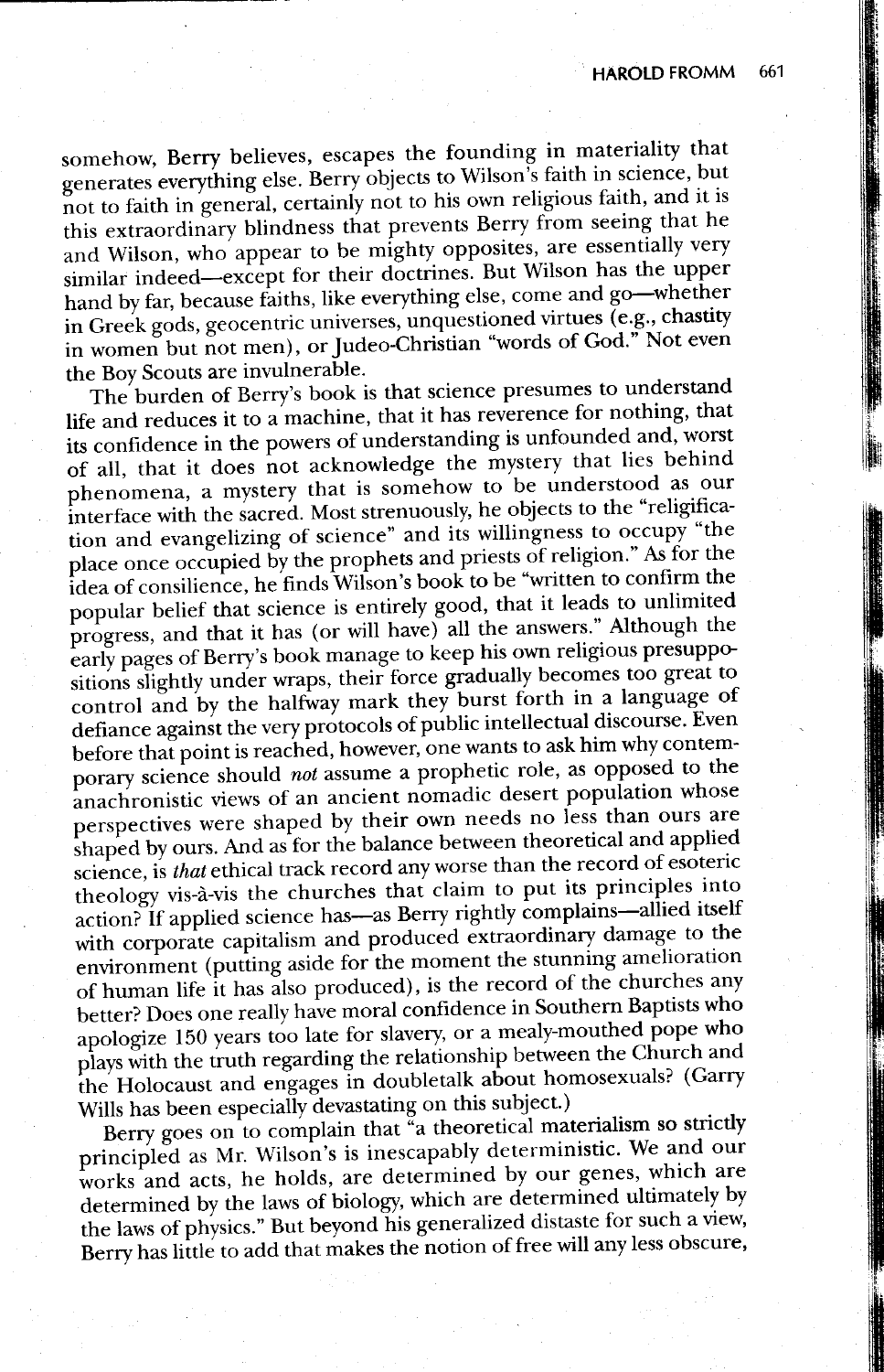any less a verbal game. Even worse, "[Wilson] understands mysrery as attributable entirely to human ignorance. . . . He has no ability to confront mystery (or even the unknown) as such, and therefore has learned none of the lessons that humans have always learned when they have confronted mystery as such. His book is an exercise in a sort of academic hubris." But what else is mystery but a limited state of knowledge? Things in themselves are not mysterious--- they are what they are, even if we don't know what they are. The worship of mystery summons up visions of grade B movies in which the "savages" prostrate themselves in front of some phenomenon they don't understand. of course Berry is right that everything can't be known-there isn't world enough and time-but does that confer on the residue an aura of the sacred to justify mindless idolatry, as if what can't be known differed in its quality of being from what can be? The "can't" is in the limitations of the knower, not in any intrinsic unknowability of some putatively sacred substance.

Berry criticizes wilson's demand for evidence for religious claims while attacking him for providing insufficient evidence for his scientific optimism. "His writing about consilience is always under the sway of conditional verbs, of protestations of faith, of 'if' and 'until' and 'likely' and 'perhaps.'" And then he exhibits his own hubris by telling us (in scare quotes) that religious faith doesn't require any "evidence." But why should Wilson's failure to exhibit omniscience and his acknowledgment that understanding develops over time be held against him as hubris? And why should Wilson's own "faith" be disallowed for insufficient evidence when Berry's requires no evidence at all? At least wilson attempts to provide evidence, which partakes of the ground rules for public discourse. "Scrupulous minds," Berry goes on to tell us, "must continue to live with the old proposition that some things are not knowable." And yet, in the section of Life Is a Miracle in which he holds forth on religious faith, he confounds the possibility of public conversation by alluding to Job's "I know that my redeemer liveth" and remarking: "This statement rests on no evidence, no proof. It is not in any respectable sense a theory. Job calls it knowledge. He 'knows' that what he says is true. A great many people who have read these verses have agreed: they too know that this is so." But a position of this sortthis hurling of a crucifix in the teeth of Dracula-is a confession of bankruptcy, not a surety of knowledge. For a public intellectual, it is a complete abandonment of the responsibilities of the playing field. Berry "knows" as well as I do that Job's "know" means nothing more than "believe." And if Berry really thinks otherwise, he pretty much has closed the book on his bona fides as a spokesman for anything except a narcissistic antinomianism.

Behind this retrograde display is a genuine truth: there are other types of knowledge besides the scientific: I know how I feel, I know that music gives me pleasure and so forth. There is personal subjective knowing-but that this kind of knowing exiss does not go very far in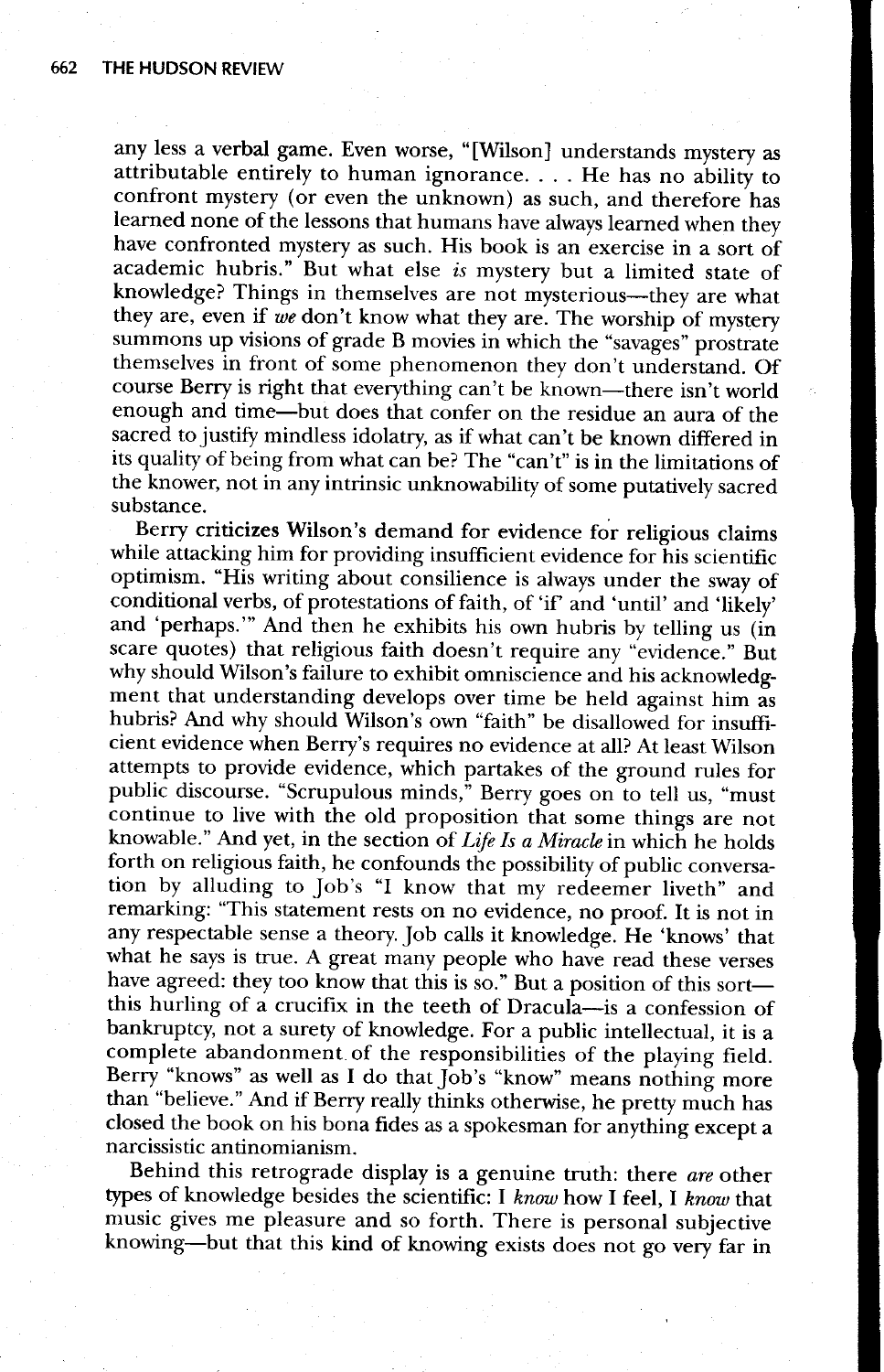refuting Wilson's central claim that we have been produced out of the materials of the earth and can never cut ourselves loose from our terrestrial underpinnings, no matter how sublime our thoughts. That nurture, in other words, is nature. For Berry to think there are categories of thought that don't arise from below but that are handed to him directly by "God" is, for Wilson, just another atavistic earthly survival stratagem of evolution. It would involve much less hubris if we were to give up the notion that billions of years of planetary existence and the coming and going of billions of creatures have all taken place in order to enable a congeries of smug believers to feel good about their puny little self-regarding souls.

And indeed, there is a good deal of self-involvement on display in this book as a whole, whose constant theme is that local communities and customs, as well as the families and occupations that characterize them, most particularly farming and farmers, are being destroyed by the global economy, a product of applied sciences and the multinational corporations that fund them. "One of the most significant costs of the economic destruction of farm populations is the loss of local memory, local history, and local names." Berry has written movingly elsewhere about the gradual destruction of the Kentucky farmlands in which he has dwelled for many decades and their takeover by faceless and exploitive corporations that care only for the bottom line. It is impossible not to read his remarks with sympathy regarding the obliteration of an entire culture that has powerful daily knowledge of and emotional ties to the land. But the cumulative effect of repeated references to this vanishing world throughout Life Is a Miracle is that of a parti pris jeremiad against the entire contemporary world for destroying Berry's lifelong habitat. And his one and only allusion to tobacco-growing can only be described as chilling: "The anti-smoking campaign, by its insistent reference to the expensiveness to government and society of death by smoking, has raised a question that it has not answered: What is the best and cheapest disease to die from, and how can the best and cheapest disease best be promoted?" A misfiring ironic sentiment like this one does not encourage much readerly confidence in the disinterest of Berry's overall social critique. His losses, moreover, are hardly unique: everyone has seen the institutions, customs, and habitat of their formative years being destroyed by contemporary corporate forces: it is the old story of social change that has been experienced since Day One. In a word, it's Mortality. The proper response to this may not be supine quietude-but it's not a ragbag of eternal verities either.

And yet, having said this, I concur with Berry's views on professionalism, academia, and the erosion of most deeper values by money. The professions in general, and academia and the sciences in particular, have as their ends not the welfare of humankind-or even one's locality-but the interests of the professions themselves. The sciences are too often in effect "science-technology-and-industry," and as for academia, Berry asks, "If a tree falls in the absence of a refereed journal